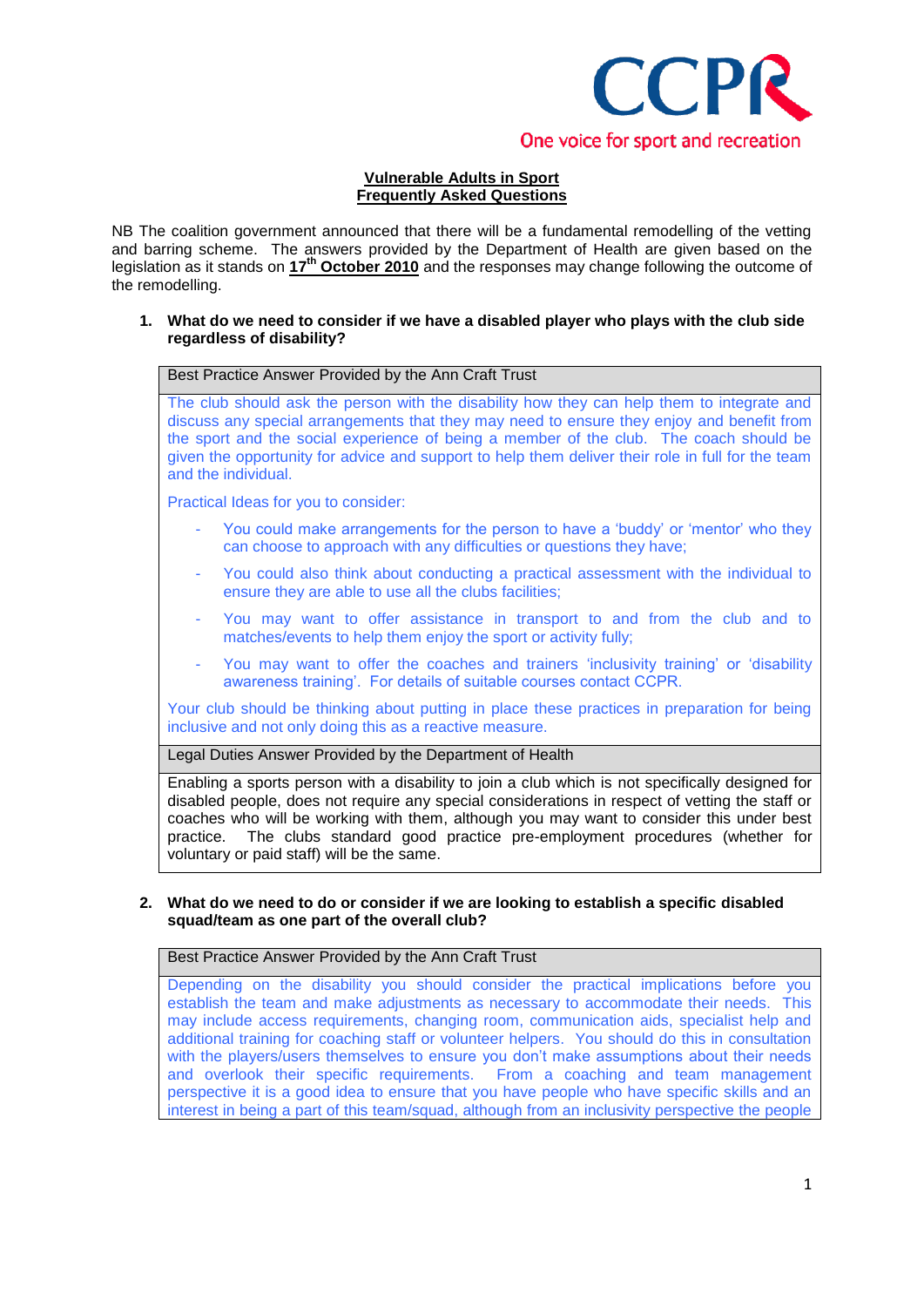

# One voice for sport and recreation

you have has coaches or trainers should all be able to work with this team. In addition to the legal requirements outlined below, you should also ensure anyone involved in the team management fosters a culture of inclusion. It is also important to see this as a team which is part of the overall club and therefore put in place appropriate ways to integrate this team with the rest of the club.

Practical Ideas for you to consider:

- Member nights which include all teams;
- Information about the team is integrated into information about all other teams;
- Make people aware that you are planning to establish this team and set the culture of inclusion from the beginning;
- You may want to offer the coaches and trainers 'inclusivity training' or 'disability awareness training'. For details of suitable courses contact CCPR.

## Legal Duties Answer Provided by the Department of Health

A club which is established specifically for people with a disability, will mean that the staff working with sports people are in 'regulated activity' if the staff working with the sports people assist them in carrying out the activity. If the disabled sportsperson requires assistance, under the Safeguarding Vulnerable Groups Act, this defines the person as a vulnerable adult at the time they are receiving the help.

The requirement for CRB disclosures for sports workers with vulnerable adults remains optional, and the decision to do them rests with sports organisation. If you decide to carry out CRB checks and you are eligible to do so, and you find out a person is barred, you commit an offence if you permit them to engage in regulated activity (because you knew they were barred). If you don't carry out CRB checks, and it comes to light that you have unknowingly employed a barred person, you have not committed an offence.

If an enhanced CRB disclosure is carried out, the club must do a risk assessment of any criminal convictions and make a risk assessment regarding suitability for the position. Criminal convictions DO NOT preclude a person from assisting with the person with a disability. If the disclosure reveals that the person is on the ISA Adult barred list it will be a criminal offence for the person to have applied for the position and to carry out the role. If the club knowingly employs the person who is barred, they too will be committing criminal offence.

#### **3. We are looking to set up a new club purely for sport for disabled people. What do we need to be aware of?**

Best Practice Answer Provided by the Ann Craft Trust

In considering setting up this club you should ensure that this club does not sit in isolation from any other local clubs. It may be when you do this you decide that a better model would be to include this club within existing club structures. This would ensure that participants get the full experience of being able to interact fully with other team players/enthusiasts.

If you do set up a sports club purely for disabled people you should consider everything mentioned in previous answers including:

- access requirements;
- the type of support you might need;
- 'buddying' or 'mentoring' for specific support;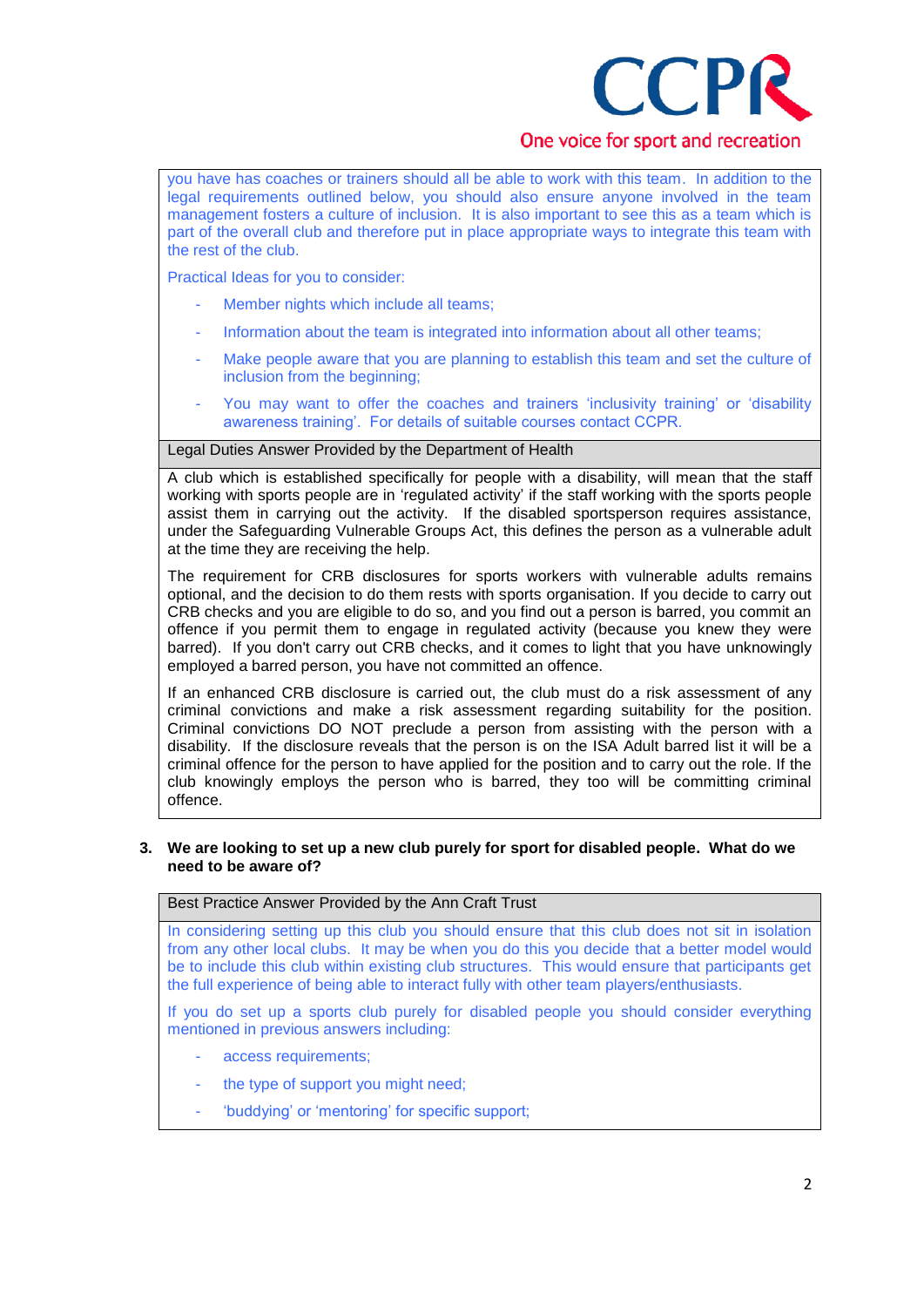

- number of helpers/volunteers you might need;
- transport requirements;
- risk assessments;
- accompanied support person (family member or personal assistant);
- 'inclusivity training' and 'diversity training' for coaches and trainers; and
- the legal requirements outlined below.

Legal Duties Answer Provided by the Department of Health

It is important to ensure that the club has good recruitment procedures, whether for volunteers or paid employees. Good practice suggests this should include an application form, requesting two character references and a question to ask whether the person has any previous criminal records.

The person should be aware that the position is classified as 'regulated activity' before they formally apply. This will assist in preventing barred workers applying for a position, that they did not realise was in regulated activity.

The person should also be made aware that an enhanced CRB disclosure may be required, if this is the Clubs (or Sport Governing body internal policy).

Any advert or job specification (however simple) should declare that the roles are in 'regulated activity' and CRB checks may be required.

Apart from this, the process for deciding whether any person is suitable to assist with a sport and the level of support and supervision given as they learn their new role would remain the same.

#### **4. What are the risks and what do we need to consider if we have someone within our membership who doesn't declare to the club that they are receiving help from care services?**

Best Practice Answer Provided by the Ann Craft Trust

Don't expect people to tell you if you have not provided them with the means to do so. You should consider whether you offer individuals the opportunity to inform you either through written forms or by providing a culture which encourages people to feel comfortable disclosing personal information. If you have done this and they have decided to with-hold this information then you have fulfilled your responsibility.

Legal Duties Answer Provided by the Department of Health

There are no risks to the club at all. The workers are only engaged in 'regulated activity' if they are helping the person because of their disability.

## Example 1

A young woman joins a netball team. It has been recommended by her counsellor whom she sees weekly for depression. The Netball club is an open club and she joins alongside other women in the community. If she decides to disclose she is receiving counselling, is her choice. The netball team coaches and staff are not in 'regulated activity'.

#### Example 2

The local netball club have been asked by the local MIND charity to set up a netball team for people whom they support who have mental health problems. The majority of the team are